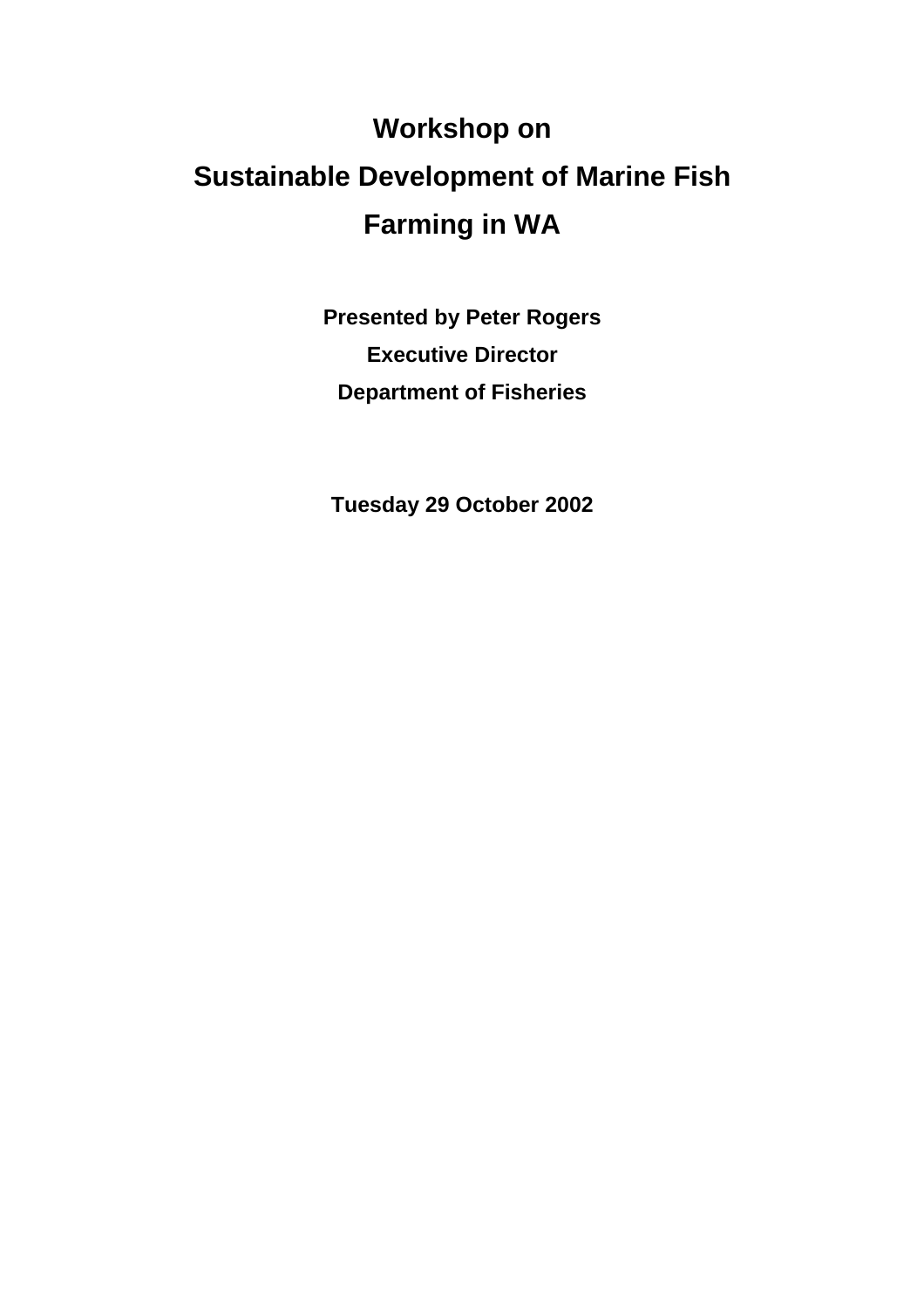## *Background*

The purpose of this paper is twofold. First to provide an overview of the role of government and more particularly the Department of Fisheries and second to outline government expectations for aquaculture development agencies in the implementation of sustainable development initiatives and the effect this could have on the management of aquaculture within WA.

#### *Current Approaches in WA*

The Department of Fisheries already has in place a comprehensive assessment procedure for each aquaculture development proposal in coastal and marine waters through a process outlined in a Ministerial Policy Guideline ("MPG 8"). This includes an analysis by departmental staff, a public comment phase and, where necessary, it may trigger an environmental assessment under the State's Environmental Protection Act.

The Department also has a translocation policy for aquaculture proposals involving movement or introduction of non-indigenous species or stocks.

There is little doubt that the issues of most importance to the community for marine aquaculture proposals relate to the potential for increased nutrients from feeds entering the water column, risk of disease, changes to the behaviour of other marine species, particularly aquatic mammals, and the visual impacts related to the structures required to undertake the aquaculture operations. There are also issues concerning navigation,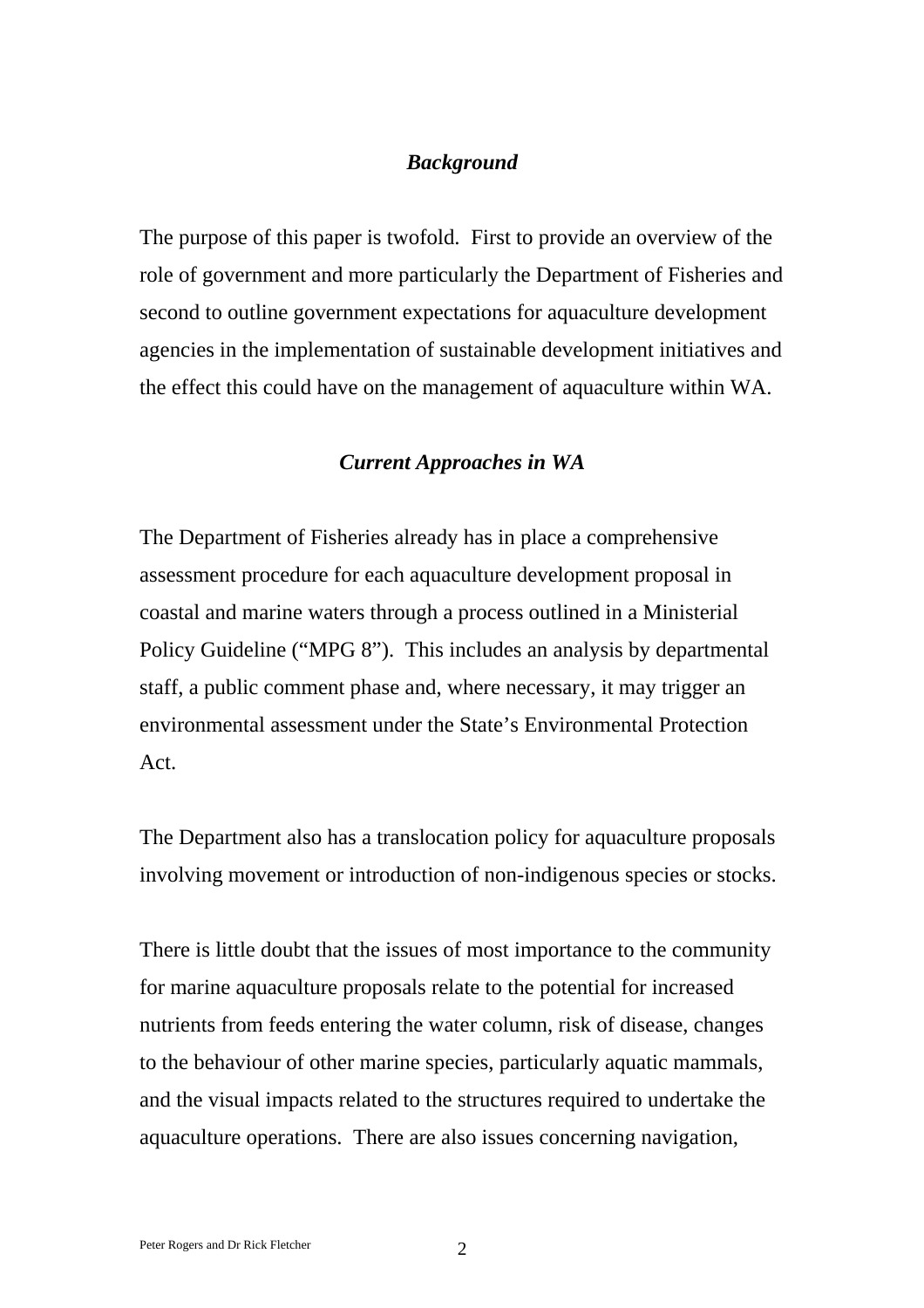competing issues of the marine environment including tourism, conservation, mining and petroleum which need to be taken into account.

MPG 8 itself provides for co-ordination of aquaculture licensing application submissions across Government. It ensures consistency in the applications of competency tests and therefore priority for applications made over sites. The consideration process itself also facilitates other decision making bodies such as those made by the Environmental Protection Authority and those covering access to land by the Department of Land Administration, including the Native Title requirements, to be met separately.

To date, in excess of 100 applications have been considered and approved under the guidelines since they were introduced in 1997 and subsequently amended in December 1998.

## **Application of ESD Principles to Aquaculture**

During the past ten years, concepts such as sustainability, ESD and triple bottom line reporting have come to the forefront of government thinking. These concepts are being pursued at all levels of government.

The term "Ecologically Sustainable Development" (ESD) was adopted in Australia to emphasise the importance of the environment to long term survival and ensure that there was a balanced approach in dealing with environmental, social and economic issues.

At the Commonwealth level, one of the major shifts in policy has been the introduction of the *Environment Protection and Biodiversity*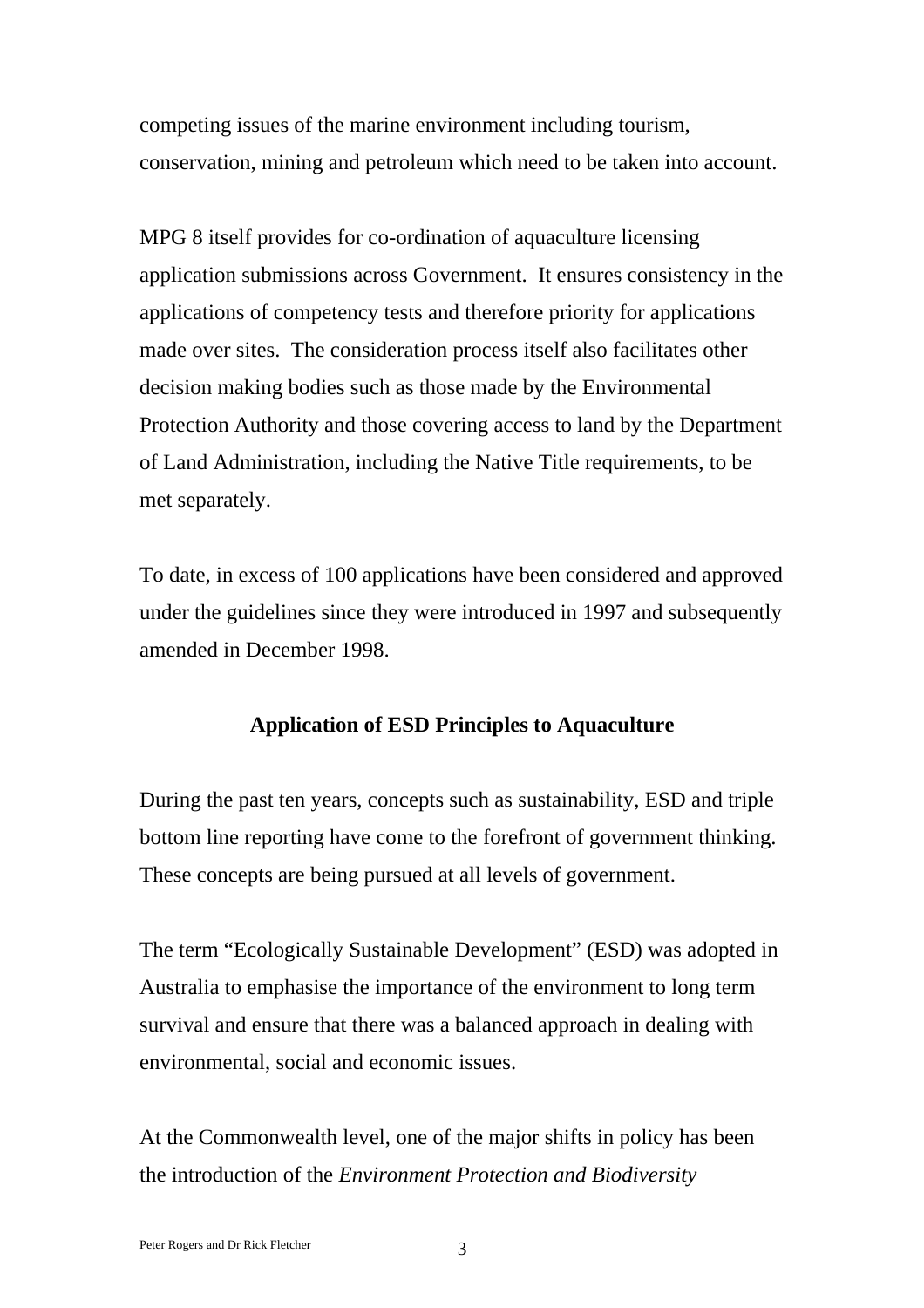*Conservation Act 1999* (EPBC Act). Part of this removed the exemption for fish species to undergo environmental assessments before they are allowed to be exported. This has had a major but positive impact on commercial fisheries which must now have their activities assessed against the criteria developed by Environment Australia. The action itself has also propelled the Department of Fisheries to make its fisheries management practices even more transparent and accountable.

Within WA, there are a number of initiatives to implement the concepts of ESD at the State level. An Office of Sustainability has been established to coordinate the development of a state sustainability strategy and stimulate the pursuit of sustainability across government, industry and the community.

It has already been flagged that there will be a requirement for all government agencies to complete triple bottom line reporting within the next few years.

The general community now has a much higher expectation about government's response to environmental issues and the community's participation in decision-making processes. So together with the increased requirements of government, natural resource management agencies are continuing to evolve their methods of operation and assessment of their performance towards ESD objectives. In the case of the Department of Fisheries, this has included adoption of an ESD policy framework for assessment and reporting for fisheries.

### *National Fisheries and Aquaculture Initiatives*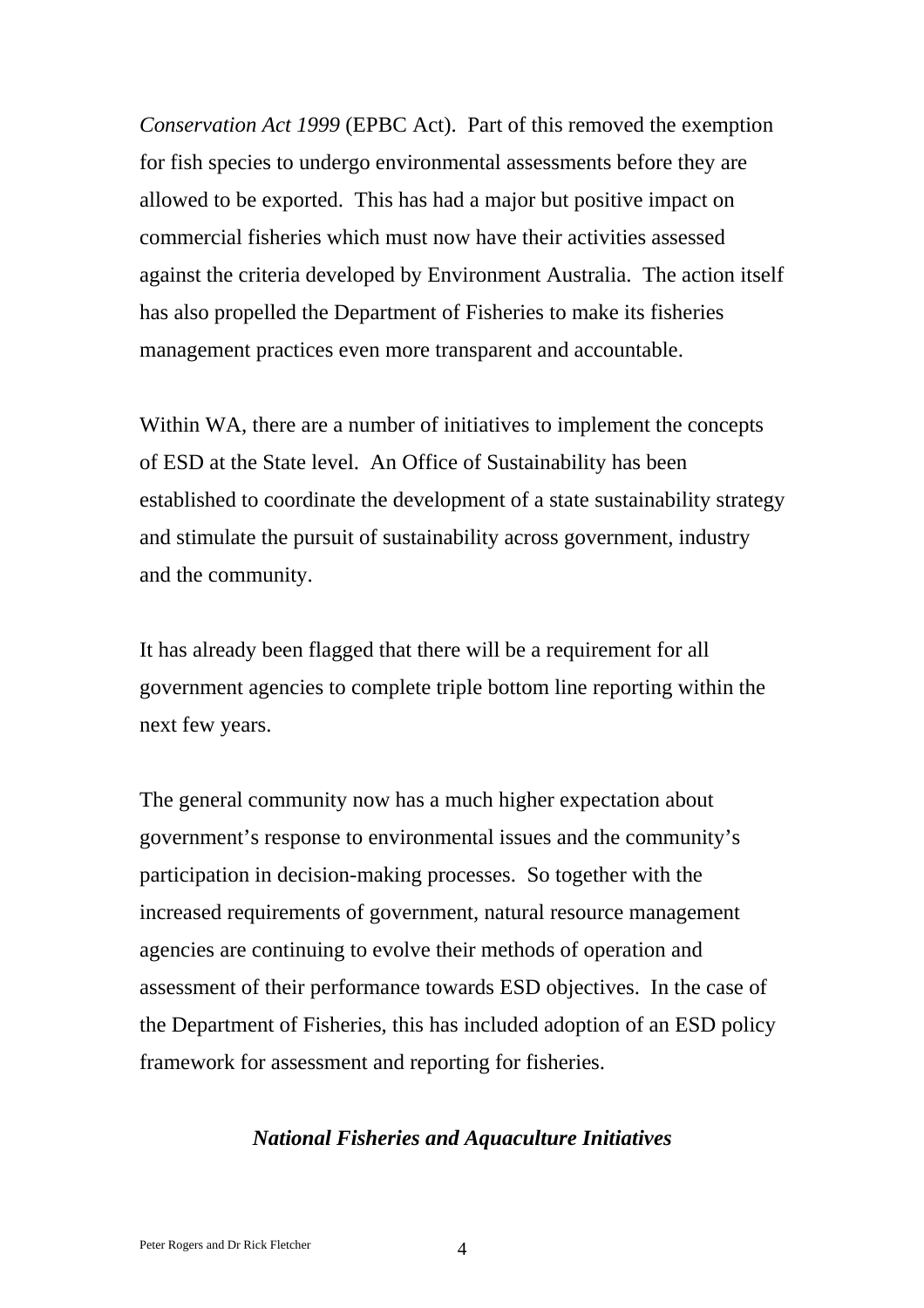How have these changes been achieved?

Back in 1999, the then Standing Committee for Fisheries and Aquaculture, which comprised the CEOs' of all Australian fisheries agencies, recognised the need to develop a nationally agreed system for ESD reporting for Australian fisheries and aquaculture. The process began developing a national framework for reporting on ESD for wild capture fisheries back in 2000.

The framework not only covers the target species, but also any issues related to by-catch and the broader ecosystem. It also covers the social and economic factors affecting a fishery. The final category that must be examined covers the governance arrangements, including the allocation of access amongst competing sectors.

The initial assessment process has largely been completed, with the methods having been published and distributed. These methods are a major element within the recently released WA Department of Fisheries policy for the implementation of ESD. In particular, they are being used to generate the information for the applications to EA to meet the EPBC requirements.

The other elements covering reporting, resource allocation principles and processes and marine planning frameworks require further development.

## *What about Aquaculture ??*

There is no doubt that aquaculture has not been addressed as comprehensively as the wild capture sectors through this process.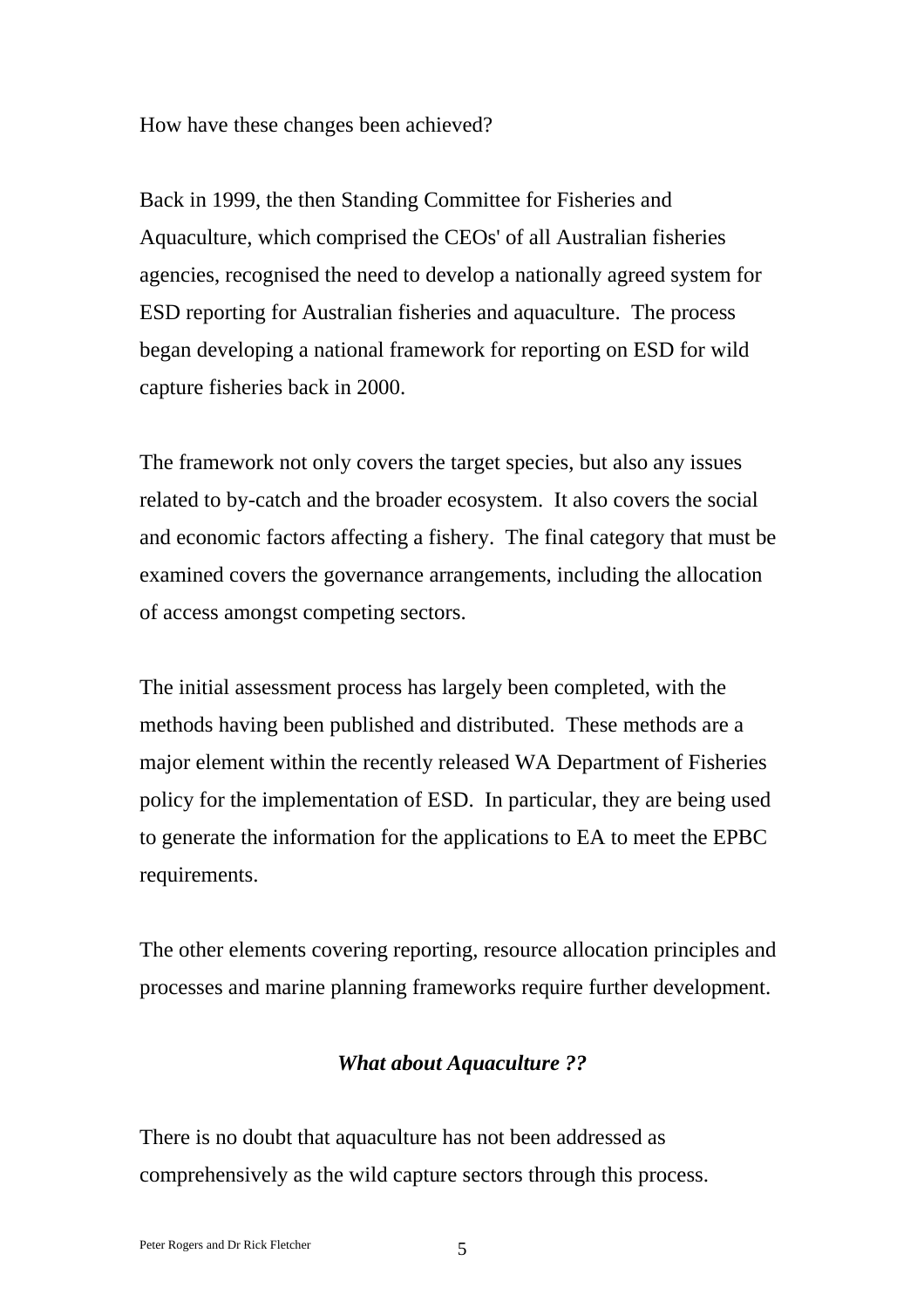So how does aquaculture vary from wild capture sector?

- Regulations are often developed and imposed at operator level not the sector level
- Many sectors are land based
- Most of the issues arise from what is put into the environment, not what is taken out
- The issues often cut across many government agencies

The issues surrounding ESD and all aquaculture sectors were canvassed at a national conference held in Melbourne in July. Whilst it was agreed that a national framework similar to the wild capture system would be valuable, it was recognised that further effort was required to make the framework suitable for the issues facing aquaculture.

Consequently, the Australian Fisheries Management Forum, which has replaced the Standing Committee, recently reaffirmed its commitment to developing a suitable ESD framework for the aquaculture sector.

The draft ESD framework for aquaculture recognises that issues for aquaculture need to be addressed at four levels:

- 1. There are issues that relate to the whole of industry, such as broodstock collection and the minimisation of disease events.
- 2. There are issues that relate to the catchment or regional level which may include the total amounts of solid wastes allowed, or the total area that can be alienated from other uses.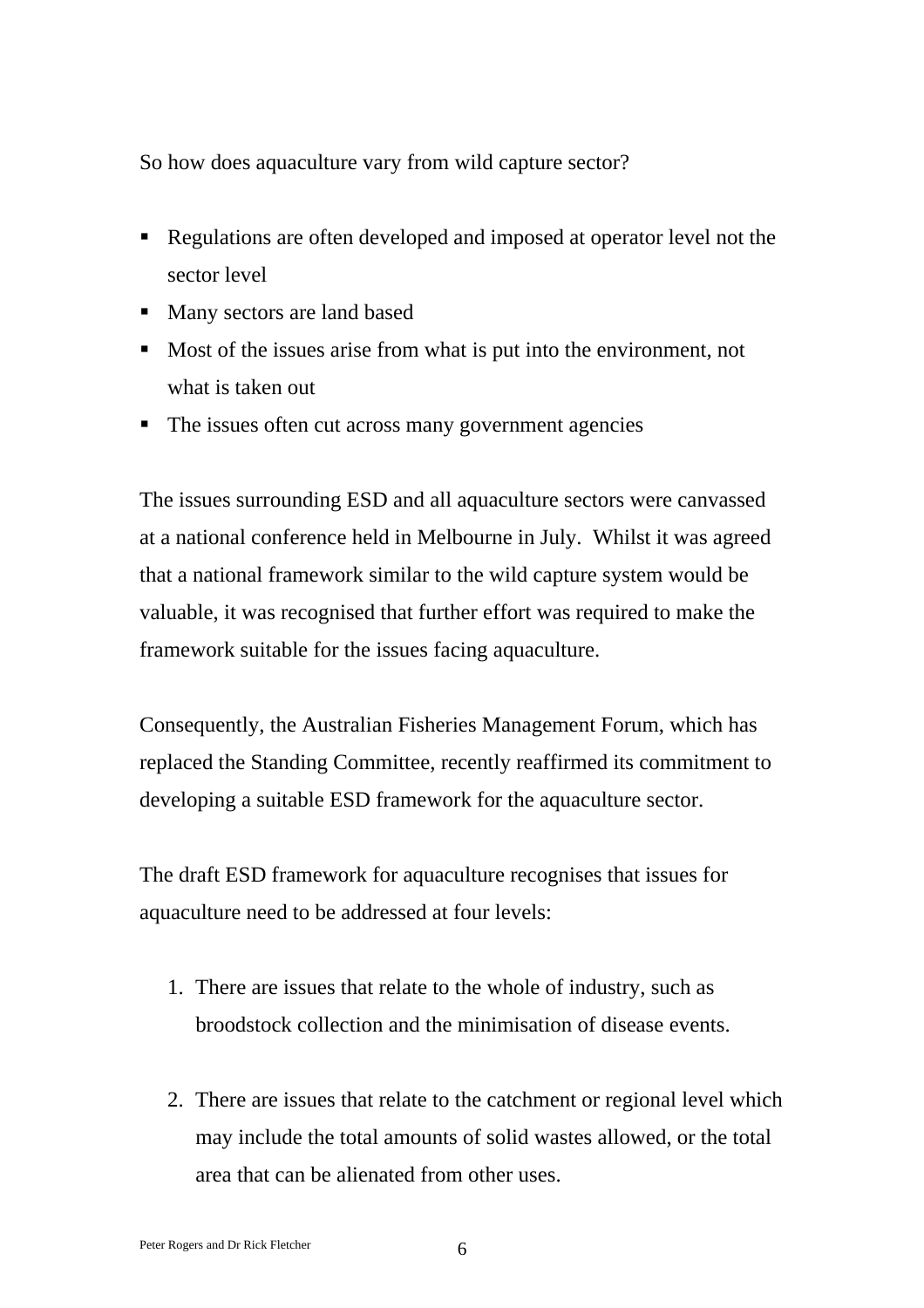- 3. There are issues concerning wider marine resource use, competing resource access in terms of tourism, conservation, transport, mining and petroleum and commercial, recreational and aboriginal fishing interests. These access or competing resource sharing requirements also interact with coastal and land planning needs. Planning by necessity will need to balance the economic, social, environmental and financial aspects of development or sustainable natural resource use.
- 4. The final level is at the farm or enterprise level, the specifics of which should be related to achieving the objectives at the whole industry, the catchment/regional level or both.

The current assessment framework in WA, whilst comprehensive, can be improved by explicitly recognising the need for objectives and performance limits to be generated at the regional or catchment level. This is needed to ensure that cumulative impacts are appropriately addressed and there is more certainty for both the industry sectors and the local communities as to the potential size of these sectors within any one region.

In developing regional plans for aquaculture, it will be necessary to incorporate the requirement of other sectors into this process, particularly for the allocation of lease areas. This would include the needs of both the commercial fishing and recreational fishing sectors. It would, however, also need to address the requirements of non-fishing activities such as mining and tourism. Consequently this process, to work effectively, requires full regional marine planning to be completed. This would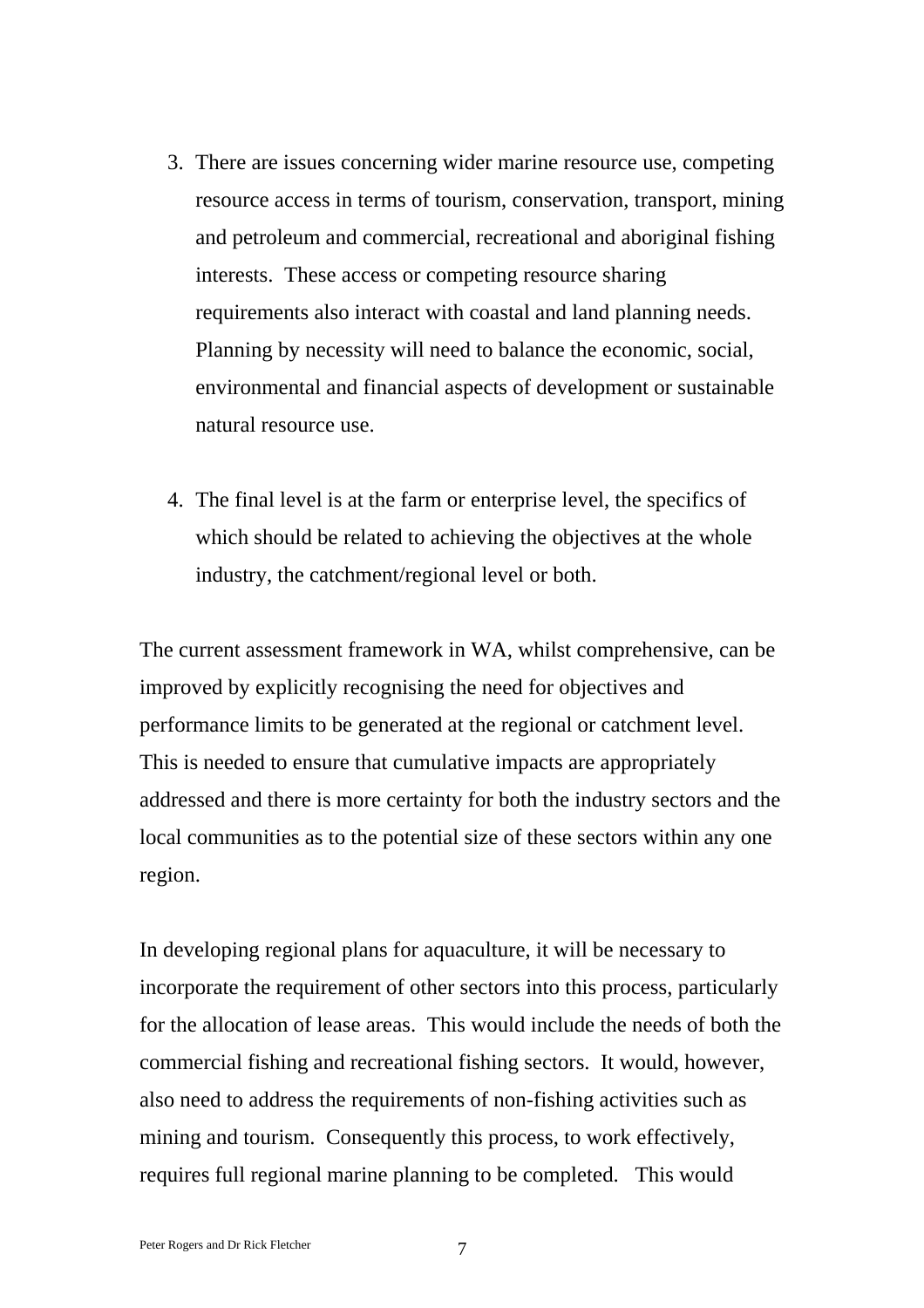involve a whole of government commitment and input from other government agencies and local government.

## *Future Initiatives*

Processes are already in place to refine the ESD framework for aquaculture by the middle of next year.

It is planned that ESD reports for each aquaculture sector will be completed by the end of 2005.

The lack of a suitable marine planning process has been identified and articulated to Government and the Office of Sustainability as a major gap in our ability to realize their sustainable development objectives. (refer diagram 1)

Discussions are already occurring with the State's Environmental Protection Authority as to how it can be involved in auditing the environmental performance of the Department, including aquaculture.

### **Governments Support for Aquaculture**

Having dealt with ESD, processes around ensuring a sustainable industry and an appropriate environment for development, why do Australian governments have such a keen interest in aquaculture?

In brief terms, the objectives and outcomes are clear: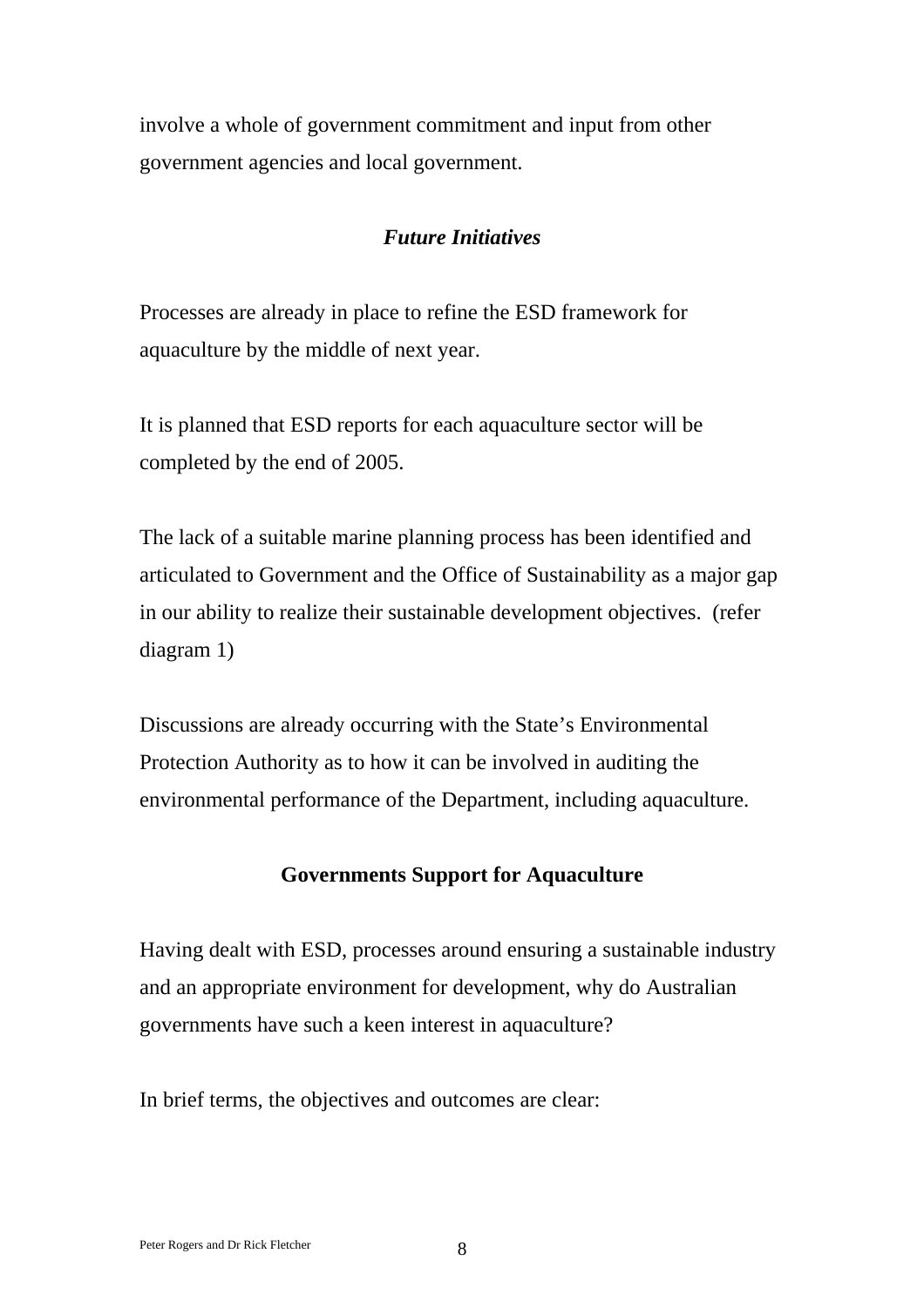- Regional communities and regional employment are continuing to decline.
- Many smaller rural towns are becoming unviable.
- Commodity prices for traditional agricultural products such as wheat, wool and meat are continuing to decline long term. This in turn is forcing agriculture to become more efficient, further reducing employment.
- Salinity issues in Western Australia have, and will become, so significant that every opportunity needs to be taken to develop new industries on land that no longer can produce traditional crops and to facilitate investment into salinity mitigation.
- The acknowledged gap between world seafood demand and supply from wild stock fisheries is continuing to grow as the world fisheries have reached their sustainable catch limit.
- Australian commercial fisheries themselves have virtually reached limits of production.
- Many coastal communities, particularly those in Northern Australia, are looking to diversify their economic activities into new industries. This is particularly so for coastal Aboriginal communities.

The aquaculture industry for Australia has the potential to address in part, or totally, these emerging issues: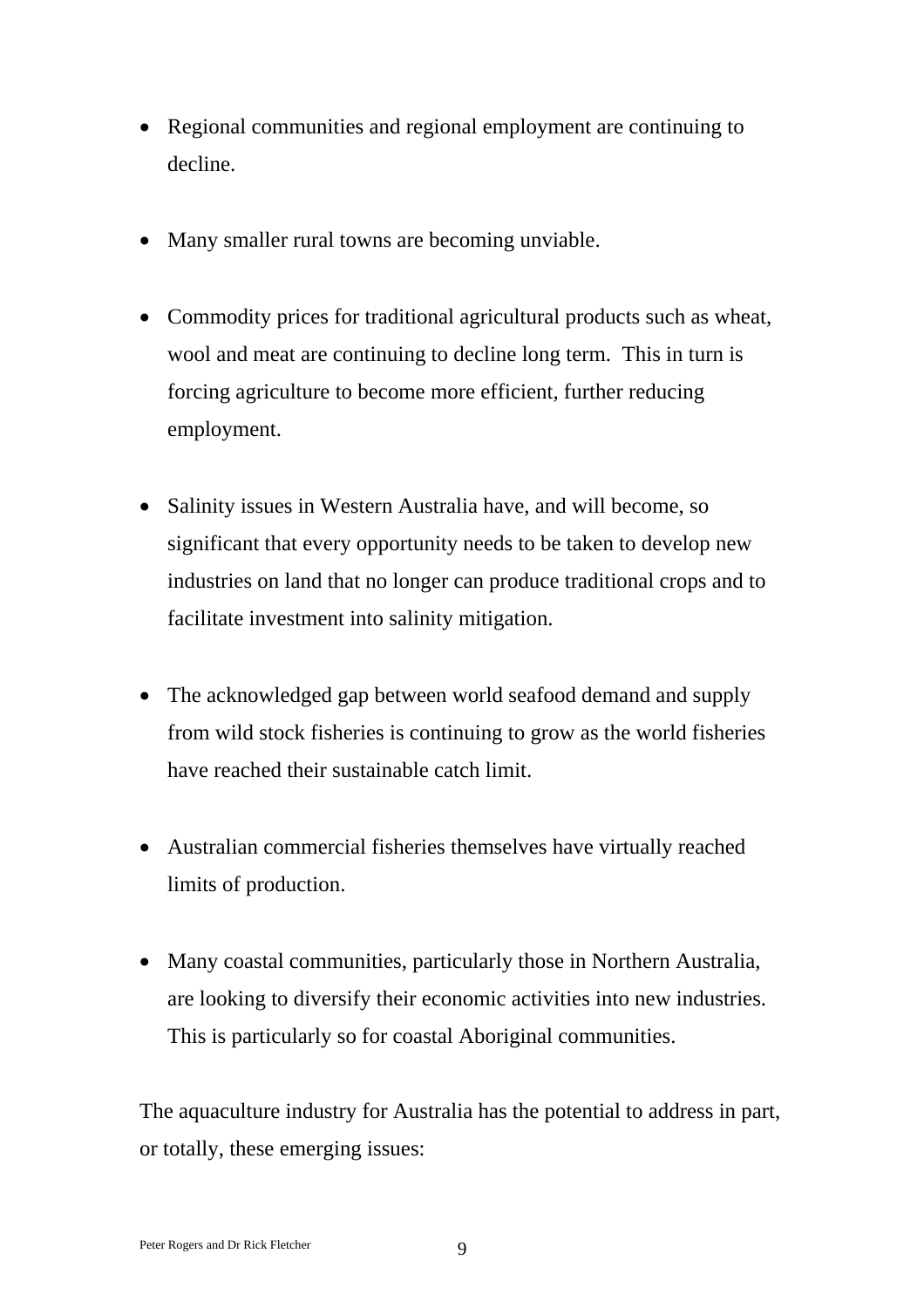- It's about significant new employment in rural communities.
- The creation of new industry with significant regional economic and social multipliers with the potential to reverse some of the harsh economic and social realities of future rural Australia, including isolated coastal communities.
- It's about the creation of wealth, based often on export industries, with a range of value adding and investment opportunities using new technology, resources and products.
- Today, at over \$700m in production, or about one third of Australia's value of wild stock fisheries, it is the fastest growth area within the primary industry sector. Its current annual growth is in excess of 9% per annum.

Governments have recognised these opportunities through both State and Commonwealth initiatives across a significant array of activities.

At the national level this has been recognised through the National Aquaculture Action Agenda and the Prime Minister's Science, Engineering and Innovation Council.

Visions such as establishing a \$2billion Australian aquaculture industry within ten years are exciting in prospect.

Pearls, tuna, Atlantic salmon and oysters are the basis of an already significant aquaculture industry. Abalone, prawns, micro algae, mussels,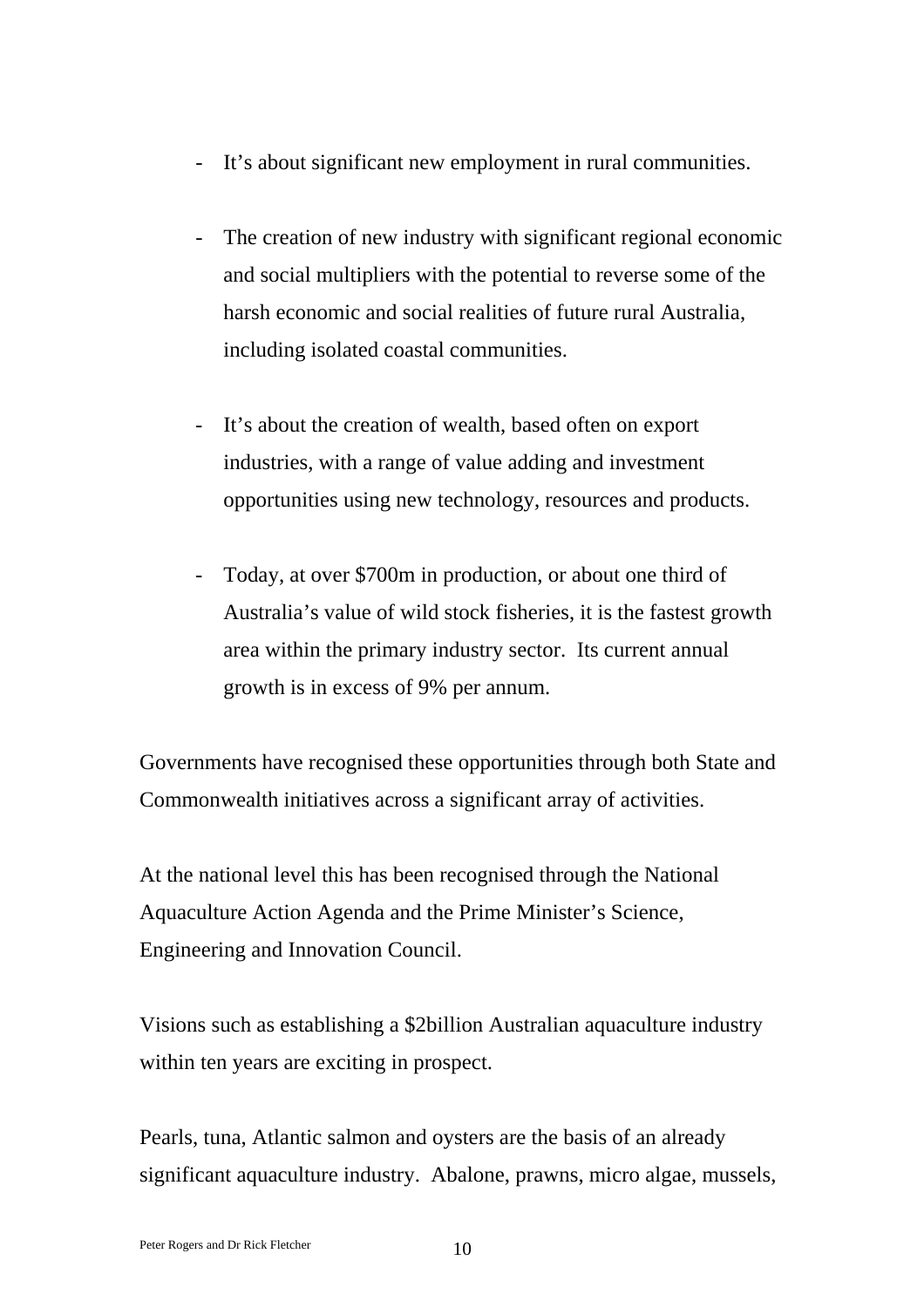barramundi and kingfish are potentially exciting opportunities with significant scope for growth, and sale into international markets. There is also an array of other species opportunities.

A recent Commonwealth led aquaculture "Round table" conference led by Senator Ian MacDonald, the Federal Minister for Forestry and Conservation in August 2002 focussed on the following key outcomes:-

- $\triangleright$  The industry confirmed its support for the recommendations and initiatives included in the PMSEIC and Aquaculture Industry Action Agenda reports, including a greater focus on the following priority issues:
	- o Need for consistent, timely, transparent and well coordinated Regulation and planning between governments. Better engagement by government with industry - one stop shop
	- o Commitment to ecologically sustainable development and accreditation
	- o Making a National Aquaculture Policy Statement.
	- o Collaborative research and development. Need for a national framework that meets industry needs
	- o Peak industry body
	- o Developing a marketing strategy for aquaculture products in Australia and globally – accreditation
	- o Facilitating access to capital, managing investment risks, creating a national investment fund
	- o Increase indigenous participation in aquaculture
	- o Promote education, training and workplace opportunities
	- o Improve fish health and quarantine management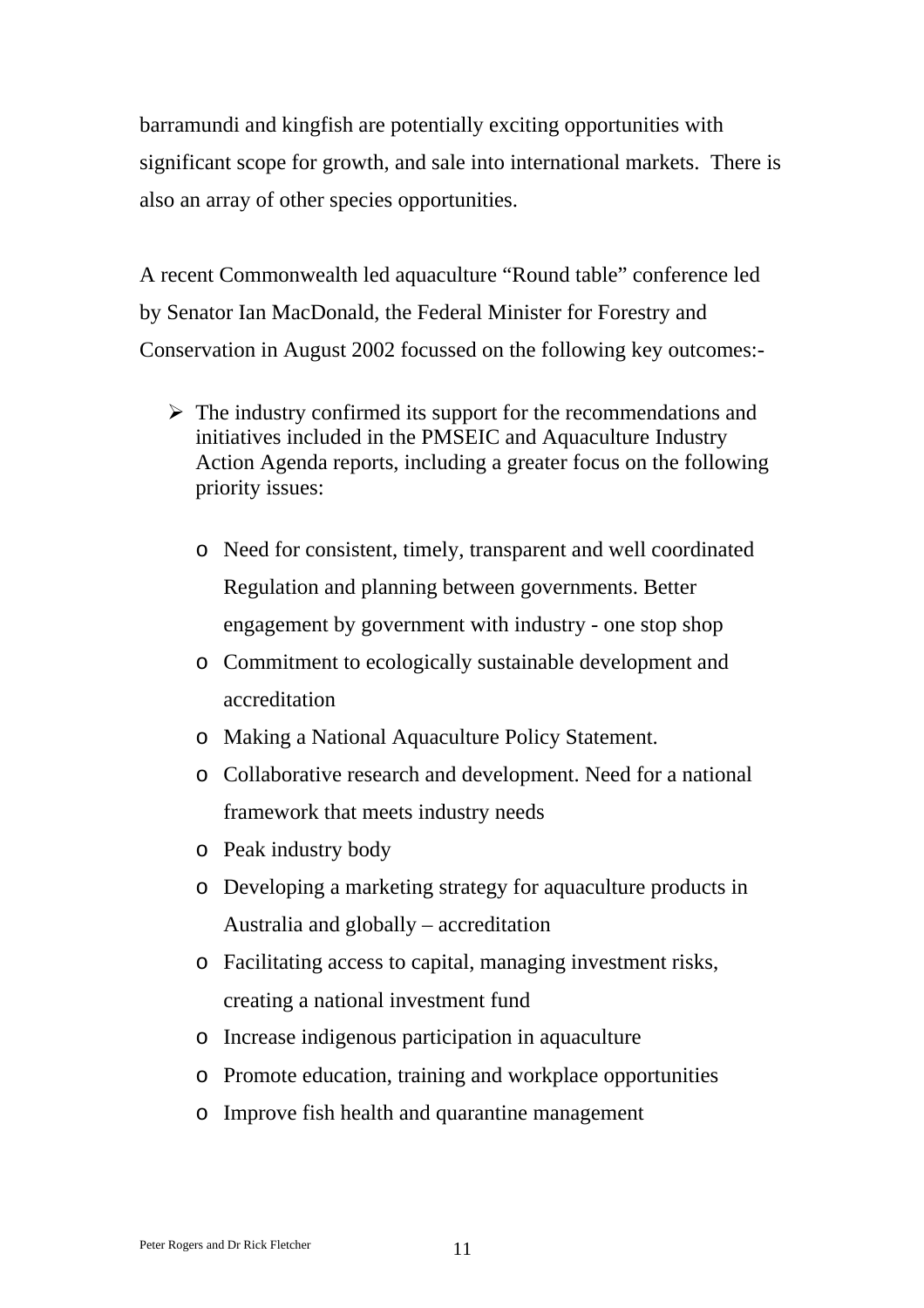- o Ensuring aquaculture and fisheries have fair access to existing and future programs
- The outcomes of the Prime Minister's Science, Engineering and Innovative Council and the National Aquaculture Action Agenda will be the subject of a Federal Cabinet minute later this year. The outcome of this consideration will be a clear articulation of the Commonwealth's position and future commitment to the implementation of the recommendations of the reports.
- The State Government agencies are working closely with the Commonwealth to ensure that the maximum benefit is achieved for the development of aquaculture in the states.

At a Western Australian State level, we have already seen significant investments by Government in aquaculture totalling some \$20-25m in the last five years. A significant part of the expenditure has been spent on infrastructure (three aquaculture parks, a multi species hatchery, policy development, research and development, training and support for peak body representation). The present Minister has also put in place an independent review of aquaculture to ensure the State is using its prospective funding in the most effective way. This review is likely to report in March 2003.

Western Australia already has very strong guidelines covering environmental management through the EPA approval process and controls around species translocation.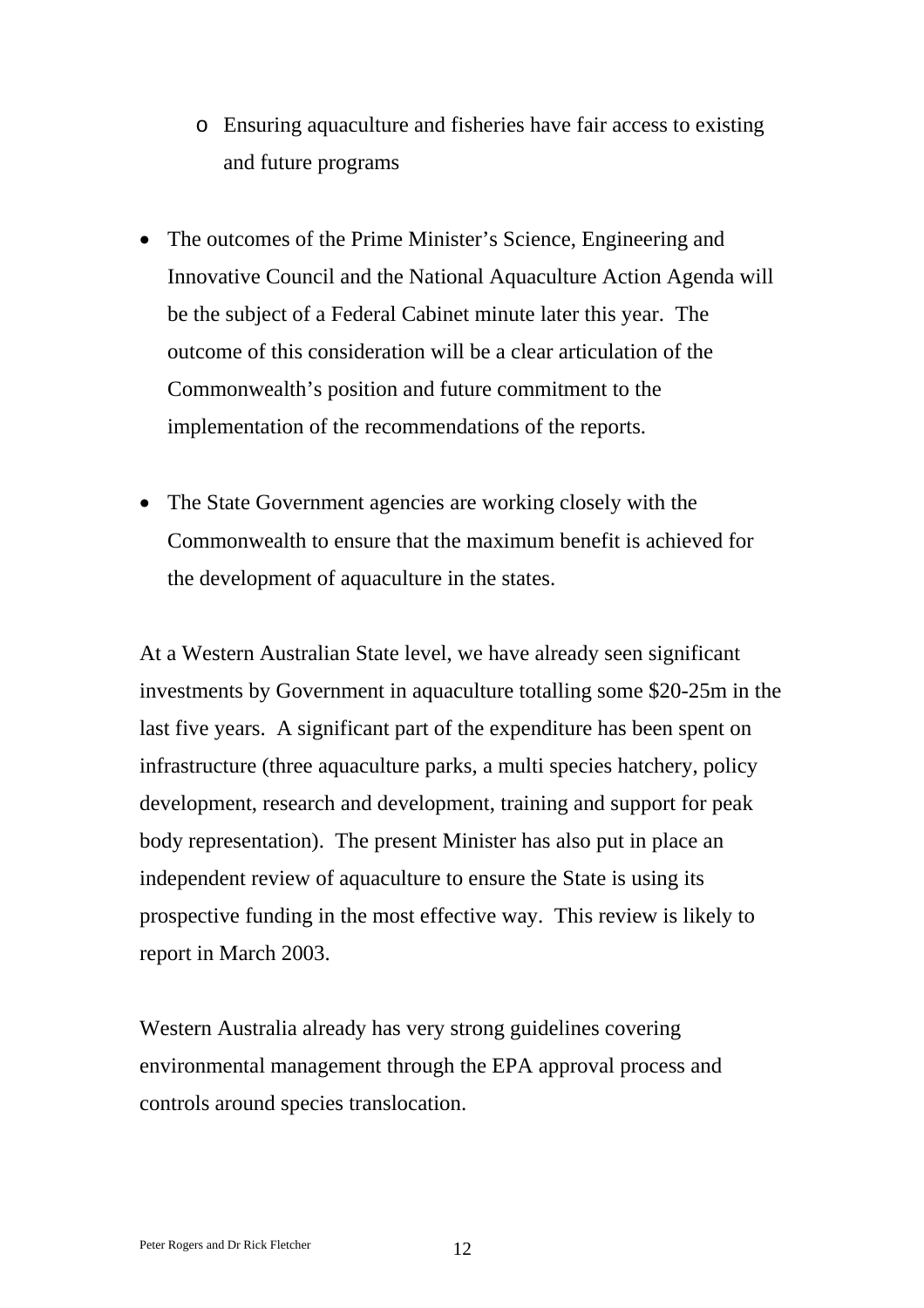Currently there is an excess of \$100m of investment opportunity in licensed aquaculture ventures on the table. These are often described as medium to high risk investments.

The benefits to the State arising from aquaculture are considerable, noting however that there are often significant time lags between initial investment and production.

The key to the future has to be sustainable development.

This must be built around clarity of environment principles and good management systems.

The adoption of an ESD approach by Government in its management of aquaculture is a fundamental key to success. The Department of Fisheries is committed, through action, to this outcome. It accepts much more needs to be done and to be effective all key stakeholders need to work more collaboratively.

To fail could result in significant loss of opportunity for employment, especially in rural communities, including isolated Aboriginal settlements. To succeed would correct many of the negative trends already occurring within rural Western Australia. The technology used could also become an important tool for wealth creation on rural properties in contributing to mitigating the failures in agriculture from arising salinity issues.

The key is finding an acceptable balance between the requirements for long term environment management and economic development,